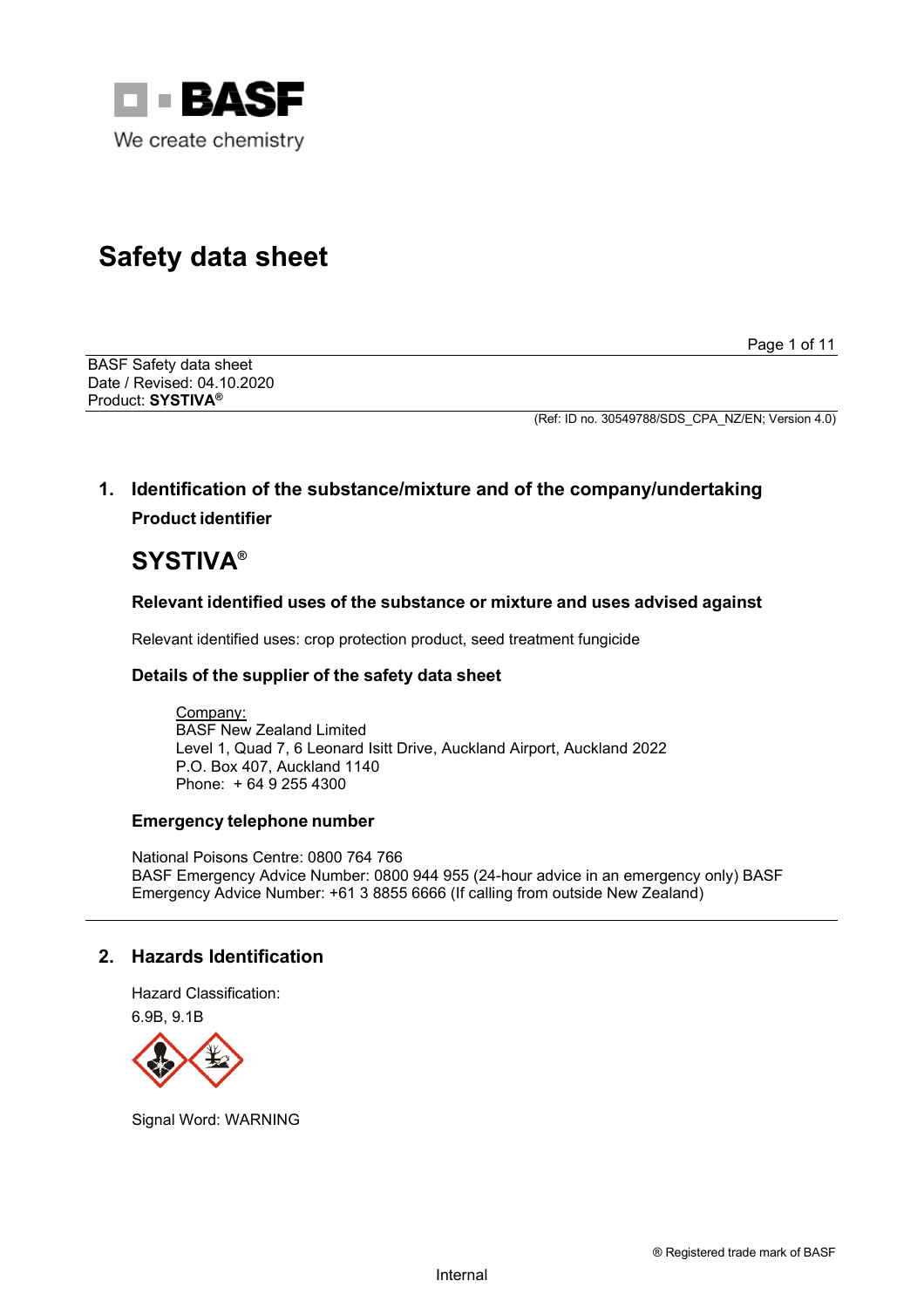Hazard statements:<br>H373 May cause

- H373 May cause liver damage through prolonged or repeated oral exposure at high doses<br>H411 Toxic to aguatic life with long lasting effects
- Toxic to aquatic life with long lasting effects

Precautionary Statements (Prevention):<br>P102 Keep out of reach of children

- P102 Keep out of reach of children<br>P260 Do not breathe dust/mist/vape
- Do not breathe dust/mist/vapours/spray

For the classifications not written out in full in this section the full text can be found in section 16.

#### **Other hazards which do not result in classification:**

See section 12 - Results of PBT and vPvB assessment.

If applicable information is provided in this section on other hazards which do not result in classification, but which may contribute to the overall hazards of the substance or mixture.

May produce an allergic reaction. The product contains: 1,2-benzisothiazol-3(2H)-one.

## **3. Composition/Information on Ingredients**

## **Mixtures**

Chemical nature

Crop protection product, fungicide, suspension concentrate for seed treatment (SC)

Hazardous ingredients

| Content (W/W): 28.7 %                                 | Repr.: Cat. Add. cat. lact.                                                                                                                            |
|-------------------------------------------------------|--------------------------------------------------------------------------------------------------------------------------------------------------------|
| CAS Number: 907204-31-3                               | Aquatic Acute: Cat. 1                                                                                                                                  |
| <b>REACH</b> registration number:<br>04-2119400076-54 | Aquatic Chronic: Cat. 1                                                                                                                                |
| Content (W/W): $<$ 5 %<br>CAS Number: 119432-41-6     | Poly(oxy-1,2-ethanediyl), .alpha.-sulfo-.omega.-[2,4,6-tris(1-phenylethyl)phenoxy]-, ammonium salt<br>Aquatic Acute: Cat. 3<br>Aquatic Chronic: Cat. 3 |
|                                                       |                                                                                                                                                        |

1,2-benzisothiazol-3(2H)-one Content  $(W/W)$ : < 0.05 % CAS Number: 2634-33-5

2-methyl-2H-isothiazol-3-one Content (W/W): < 0.05 % CAS Number: 2682-20-4

Acute Tox.: Cat. 4 (oral) Skin Corr./Irrit.: Cat. 2 Eye Dam./Irrit.: Cat. 1 Skin Sens.: Cat. 1 Aquatic Acute: Cat. 1 M-factor acute: 1 M-factor chronic: 1

Acute Tox.: Cat. 2 (Inhalation - dust) Acute Tox.: Cat. 3 (oral) Acute Tox.: Cat. 3 (dermal) Skin Corr./Irrit.: Cat. 1B Eye Dam./Irrit.: Cat. 1 Skin Sens.: Cat. 1A Aquatic Acute: Cat. 1 Aquatic Chronic: Cat. 1 M-factor acute: 10 M-factor chronic: 1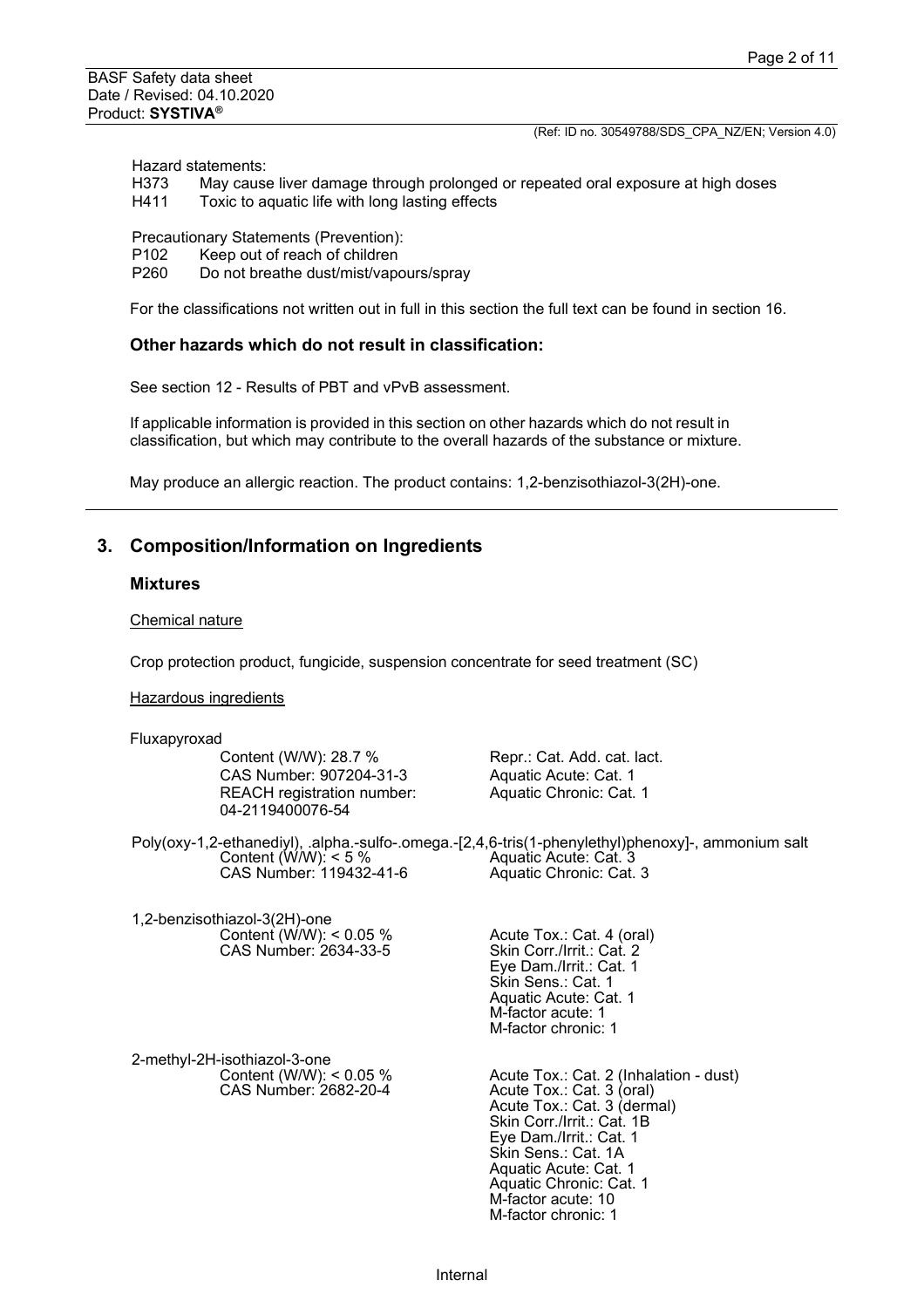## **4. First-Aid Measures**

General advice:

Remove contaminated clothing.

If inhaled:

Keep patient calm, remove to fresh air, seek medical attention.

On skin contact: Wash thoroughly with soap and water.

On contact with eyes: Wash affected eyes for at least 15 minutes under running water with eyelids held open.

On ingestion: Immediately rinse mouth and then drink 200-300 ml of water, seek medical attention.

#### **Most important symptoms and effects, both acute and delayed**

Symptoms: The most important known symptoms and effects are described in the labelling (see section 2) and/or in section 11., Further important symptoms and effects are so far not known.

#### **Indication of any immediate medical attention and special treatment needed**

Treatment: Treat according to symptoms (decontamination, vital functions), no known specific antidote.

## **5. Fire-Fighting Measures**

#### **Suitable extinguishing media:**

Water spray, carbon dioxide, foam, dry powder

#### **Specific hazards arising from the substance or mixture**

carbon monoxide, carbon dioxide, hydrogen fluoride, hydrogen chloride, nitrogen oxides, halogenated compounds, sulfur oxides, silica compounds The substances/groups of substances mentioned can be released in case of fire.

### **Special protective equipment:**

Wear self-contained breathing apparatus and chemical-protective clothing.

## **Further information:**

Collect contaminated extinguishing water separately, do not allow to reach sewage or effluent systems. Dispose of fire debris and contaminated extinguishing water in accordance with official regulations. In case of fire and/or explosion do not breathe fumes. Keep containers cool by spraying with water if exposed to fire.

## **6. Accidental Release Measures**

#### **Personal precautions, protective equipment and emergency procedures**

Avoid contact with the skin, eyes and clothing. Do not breathe vapour/spray. Use personal protective clothing.

#### **Environmental precautions**

Do not discharge into drains/surface waters/groundwater. Do not discharge into the subsoil/soil.

#### **Methods and material for containment and cleaning up**

For small amounts: Pick up with suitable absorbent material (e.g. sand, sawdust, general-purpose binder, kieselguhr).

For large amounts: Dike spillage. Pump off product.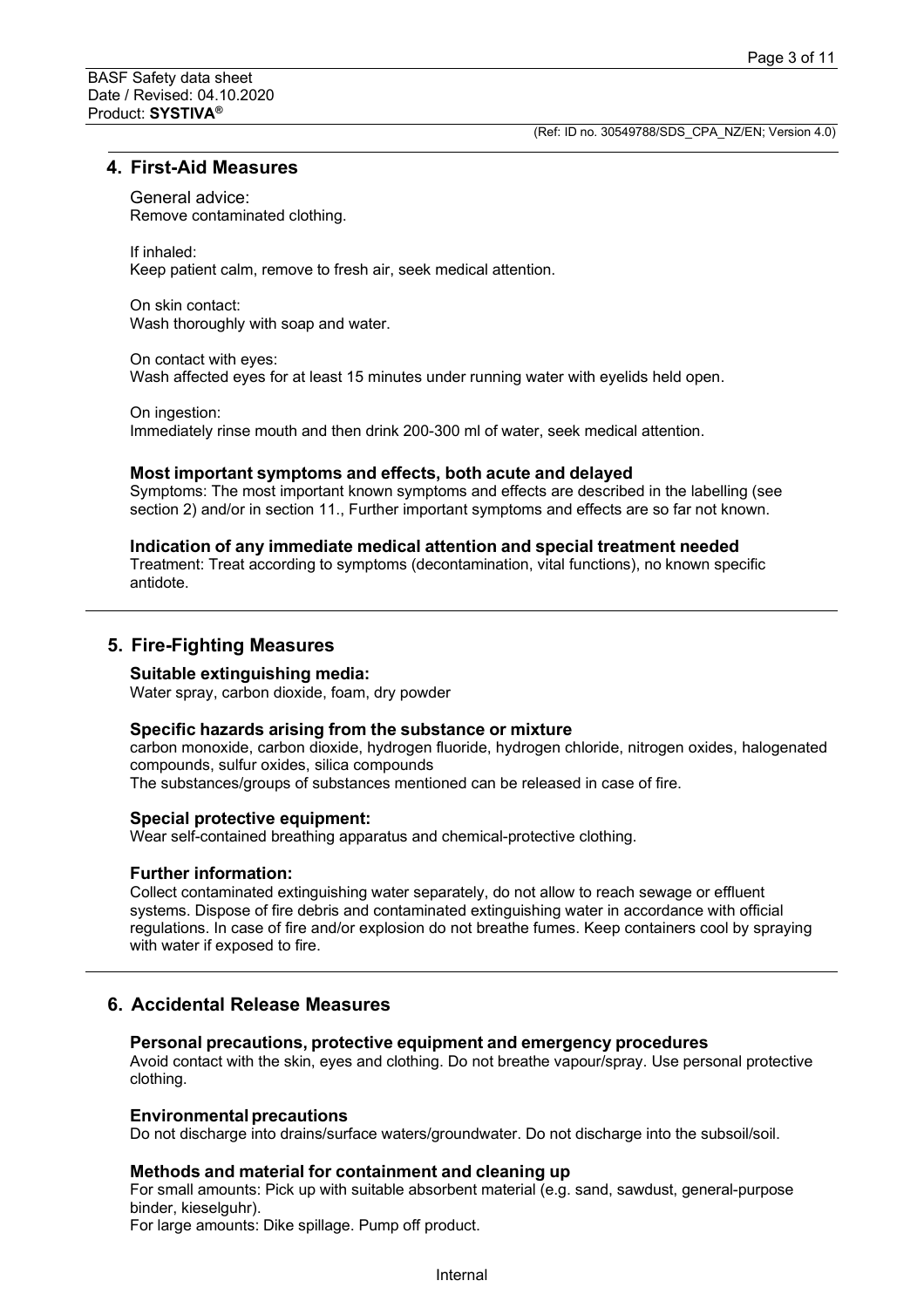Dispose of absorbed material in accordance with regulations. Collect waste in suitable containers, which can be labeled and sealed. Clean contaminated floors and objects thoroughly with water and detergents, observing environmental regulations. Wear suitable protective equipment.

#### **Reference to other sections**

Information regarding exposure controls/personal protection and disposal considerations can be found in section 8 and 13.

## **7. Handling and Storage**

#### **Precautions for safe handling**

No special measures necessary if stored and handled correctly. Ensure thorough ventilation of stores and work areas. When using do not eat, drink or smoke. Hands and/or face should be washed before breaks and at the end of the shift.

Appropriate personal protection equipment shall be used when handling seeds treated with this substance.

Qualifications required:

Qualification is not required for the handling of this product. Refer to the product label for handling precautions and directions for use.

Protection against fire and explosion:

No special precautions necessary. The substance/product is non-combustible. Product is not explosive.

#### **Conditions for safe storage, including any incompatibilities**

Segregate from foods and animal feeds.

Further information on storage conditions: Keep away from heat. Protect from direct sunlight.

**AGGREGATE STORAGE VOLUME THRESHOLDS:** When stored with substances of the same hazard the aggregate quantity must be considered. For full details refer to the current standard NZS8409 Management of Agrichemicals or the HSNO Regulations.

| Location<br>Certificate*:                         | <b>Hazardous</b><br><b>Atmosphere</b><br>Zone*: | Fire<br><b>Extinguishers:</b> | Signage [Hazard<br><b>Class &amp; Emergency</b><br><b>Action1:</b> | Emergency<br>Information: | Emergency<br><b>Response</b><br>Plan: | Secondary<br>Containment: |
|---------------------------------------------------|-------------------------------------------------|-------------------------------|--------------------------------------------------------------------|---------------------------|---------------------------------------|---------------------------|
| <b>NA</b>                                         | <b>NA</b>                                       | <b>NA</b>                     | $1.000$ litres                                                     | 5 litres                  | 1.000 litres                          | 1.000 litres              |
| * Note: Farms > 4 ha are exempt but with controls |                                                 |                               |                                                                    |                           |                                       |                           |

| DO NOT STORE OR LOAD WITH:                                                                                                                                      | <b>SEGREGATE FROM:</b>                |
|-----------------------------------------------------------------------------------------------------------------------------------------------------------------|---------------------------------------|
| NA                                                                                                                                                              | <b>Foodstuffs and Food Containers</b> |
| In the constant in the constant in the state of the constant in the state of $\alpha$ and $\alpha$ is the constant of the constant in the state of the $\alpha$ |                                       |

**Segregation:** In store separate by at least 5 metres, on transport separate by at least 3 metres, in both cases horizontally. On vehicles a segregation device may be used: Check the Land Transport Rule Dangerous Goods, Rule 45001 for additional information. Sea transport may require additional segregation. Refer to NZS5433 Sea Segregation for details.

Note: Storage, application and record keeping must be as described in the current version of the New Zealand Standard for the Management of Agrichemicals NZS8409

Storage stability: Storage duration: 36 Months

Protect from temperatures below: 0 °C

Changes in the properties of the product may occur if substance/product is stored below indicated temperature for extended periods of time.

Protect from temperatures above: 40 °C

Changes in the properties of the product may occur if substance/product is stored above indicated temperature for extended periods of time.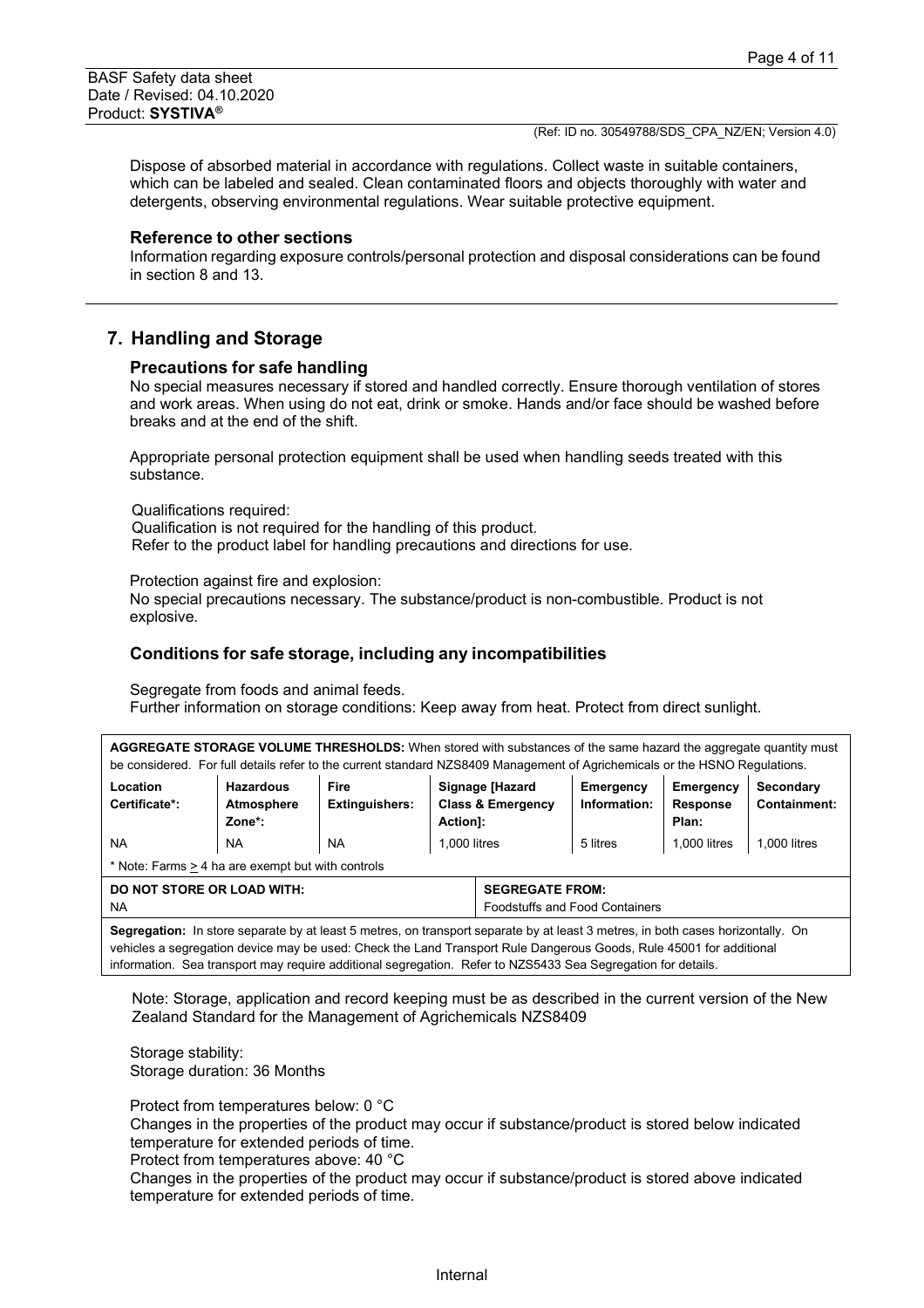#### **Specific end use(s)**

For the relevant identified use(s) listed in Section 1 the advice mentioned in this section 7 is to be observed.

## **8. Exposure Controls/Personal Protection**

## **Control parameters**

Components with workplace control parameters

*Glycerol (56-81-5)*

TWA value 10 mg/m3 (OEL (NZ)), Mist

*Propane-1,2-diol (57-55-6)*

TWA value 474 mg/m3 ; 150 ppm (OEL (NZ)), Vapor and particulates TWA value 10 mg/m3 (OEL (NZ)), Particulate

#### **Exposure controls**

#### Personal protective equipment

Respiratory protection:

Suitable respiratory protection for higher concentrations or long-term effect: Combination filter for gases/vapours of organic, inorganic, acid inorganic and alkaline compounds (e.g. EN 14387 Type ABEK).

Hand protection:

Suitable chemical resistant safety gloves (EN 374) also with prolonged, direct contact (Recommended: Protective index 6, corresponding > 480 minutes of permeation time according to EN 374): E.g. nitrile rubber (0.4 mm), chloroprene rubber (0.5 mm), butyl rubber (0.7 mm) and other

Eye protection:

Safety glasses with side-shields (frame goggles) (e.g. EN 166)

Body protection:

Body protection must be chosen depending on activity and possible exposure, e.g. apron, protecting boots, chemical-protection suit (according to EN 14605 in case of splashes or EN ISO 13982 in case of dust).

#### General safety and hygiene measures

The statements on personal protective equipment in the instructions for use apply when handling cropprotection agents in final-consumer packing. Wearing of closed work clothing is recommended. Store work clothing separately. Keep away from food, drink and animal feeding stuffs.

Other:

Appropriate personal protection equipment shall be used when handling seeds treated with this substance.

## **9. Physical and Chemical Properties**

#### **Information on basic physical and chemical properties**

| Form:            | liauid                                                      |
|------------------|-------------------------------------------------------------|
| Colour:          | red                                                         |
| Odour:           | faintly aromatic                                            |
| Odour threshold: | not determined due to potential health hazard by inhalation |
| pH value:        | approx. $6 - 8$                                             |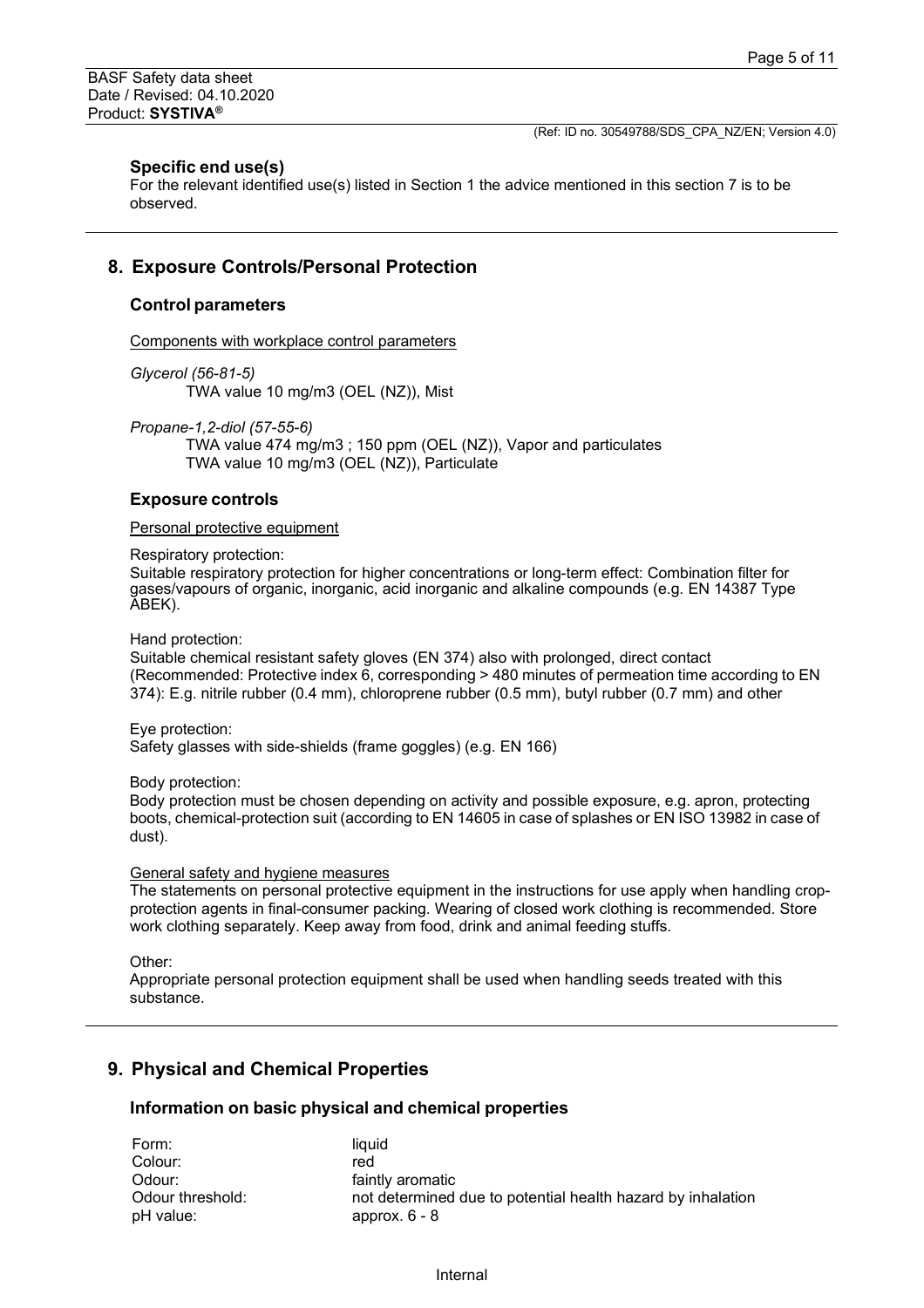| (Ref: ID no. 30549788/SDS CPA NZ/EN; Version 4.0)                                                                                                                                                            |
|--------------------------------------------------------------------------------------------------------------------------------------------------------------------------------------------------------------|
| (water, 1 %(m), approx. 20 $^{\circ}$ C)                                                                                                                                                                     |
| approx. -4.3 °C                                                                                                                                                                                              |
| approx. 100 °C                                                                                                                                                                                               |
| Information applies to the solvent.                                                                                                                                                                          |
| approx. 100 °C (Directive 92/69/EEC, A.9)                                                                                                                                                                    |
| No flash point - Measurement made up to the boiling point.                                                                                                                                                   |
| not applicable                                                                                                                                                                                               |
| not highly flammable (Directive 92/69/EEC, A.12)                                                                                                                                                             |
| As a result of our experience with this product and our knowledge of<br>its composition we do not expect any hazard as long as the product is<br>used appropriately and in accordance with the intended use. |
| As a result of our experience with this product and our knowledge of<br>its composition we do not expect any hazard as long as the product is<br>used appropriately and in accordance with the intended use. |
| approx. 449 °C (Directive 92/69/EEC, A.15)                                                                                                                                                                   |
| 145 °C, 40 kJ/kg (DSC (OECD 113))                                                                                                                                                                            |
| 295 °C, 160 kJ/kg (DSC (OECD 113))                                                                                                                                                                           |
| 410 °C, 30 kJ/kg (DSC (OECD 113))                                                                                                                                                                            |
| Not a substance liable to self-decomposition according to UN                                                                                                                                                 |
| transport regulations, class 4.1.<br>not explosive                                                                                                                                                           |
| not fire-propagating                                                                                                                                                                                         |
| approx. 23 hPa (approx. 20 °C) Information applies to the solvent.                                                                                                                                           |
| approx. 1.16 g/cm3 (20 °C)                                                                                                                                                                                   |
| not applicable                                                                                                                                                                                               |
| dispersible                                                                                                                                                                                                  |
| Partitioning coefficient n-octanol/water (log Kow):                                                                                                                                                          |
| not applicable                                                                                                                                                                                               |
| approx. 24 mPa.s (20 °C)                                                                                                                                                                                     |
|                                                                                                                                                                                                              |

## **Other information**

Other Information: If necessary, information on other physical and chemical parameters is indicated in this section.

# **10. Stability and Reactivity**

#### **Conditions to avoid**

See MSDS section 7 - Handling and storage.

Thermal decomposition: 145 °C, 40 kJ/kg (DSC (OECD 113)) Thermal decomposition: 295 °C, 160 kJ/kg (DSC (OECD 113)) Thermal decomposition: 410 °C, 30 kJ/kg (DSC (OECD 113))

#### **Reactivity**

No hazardous reactions if stored and handled as prescribed/indicated.

Corrosion to metals: Corrosive effects to metal are not anticipated.

#### **Chemical stability**

The product is stable if stored and handled as prescribed/indicated.

#### **Possibility of hazardous reactions**

No hazardous reactions if stored and handled as prescribed/indicated.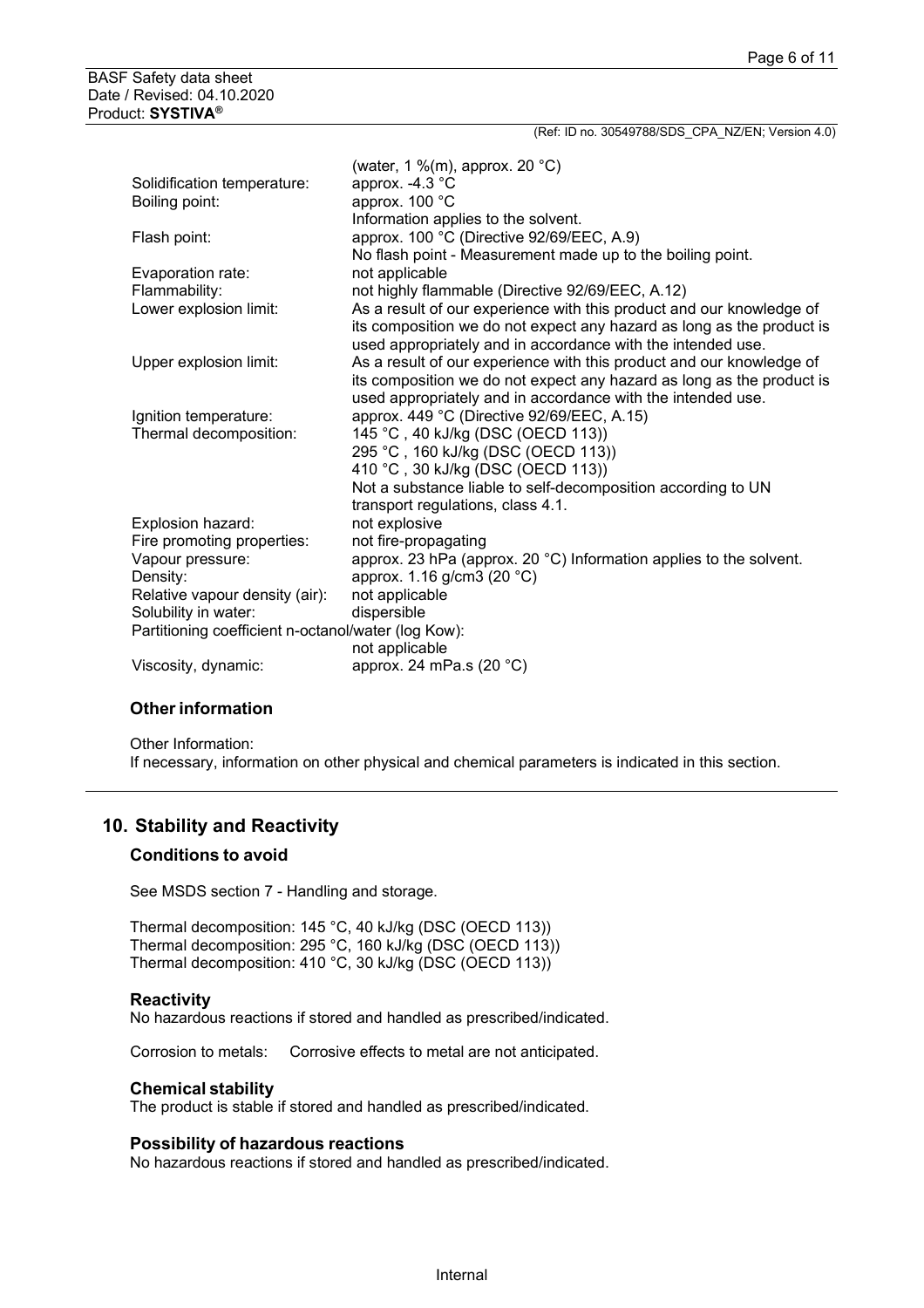#### **Incompatible materials**

Substances to avoid: strong acids, strong bases, strong oxidizing agents

#### **Hazardous decomposition products**

Hazardous decomposition products: No hazardous decomposition products if stored and handled as prescribed/indicated.

## **11. Toxicological Information**

#### **Information on toxicological effects**

#### Acute toxicity

Assessment of acute toxicity: Virtually nontoxic after a single ingestion. Virtually nontoxic by inhalation. Virtually nontoxic after a single skin contact.

Experimental/calculated data: LD50 rat (oral): > 2,000 mg/kg (OECD Guideline 423) No mortality was observed. LC50 rat (by inhalation): > 5.2 mg/l 4 h (OECD Guideline 403) An aerosol was tested. LD50 rat (dermal): > 5,000 mg/kg (OECD Guideline 402) No mortality was observed.

Irritation Assessment of irritating effects: Not irritating to the skin. Not irritating to the eyes.

Primary skin irritation rabbit: non-irritant (OECD Guideline 404) Primary irritations of the mucous membrane rabbit: non-irritant (OECD Guideline 405) The product has not been tested. The statement has been derived from substances/products of a similar structure or composition.

Respiratory/Skin sensitization

Assessment of sensitization:

The product has not been tested. The statement has been derived from substances/products of a similar structure or composition. There is no evidence of a skin-sensitizing potential.

Experimental/calculated data: Buehler test guinea pig: (OECD Guideline 406)

*Information on: Fluxapyroxad Experimental/calculated data: Guinea pig maximization test guinea pig: Non-sensitizing. (OECD Guideline 406)*

Germ cell mutagenicity

Assessment of mutagenicity:

Mutagenicity tests revealed no genotoxic potential. The product has not been tested. The statement has been derived from the properties of the individual components.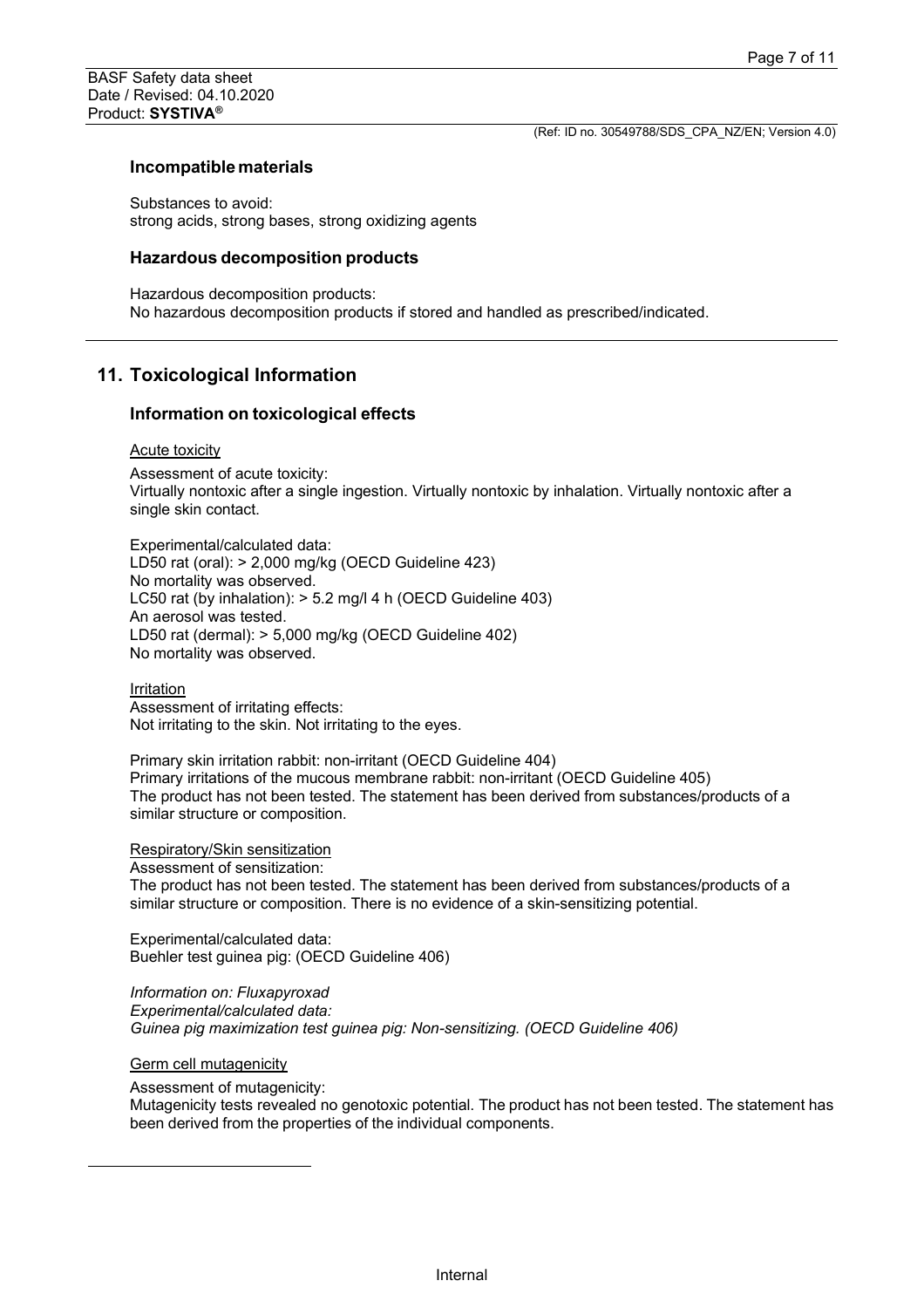## **Carcinogenicity**

Assessment of carcinogenicity:

The product has not been tested. The statement has been derived from the properties of the individual components.

*Information on: Fluxapyroxad Assessment of carcinogenicity: Indication of possible carcinogenic effect in animal tests.*

#### Reproductive toxicity

Assessment of reproduction toxicity:

The product has not been tested. The statement has been derived from the properties of the individual components.

#### *Information on: Fluxapyroxad*

*Assessment of reproduction toxicity: The results of animal studies gave no indication of a fertility impairing effect. May cause harm to children via breast-feeding.*

#### Developmental toxicity

Assessment of teratogenicity:

The product has not been tested. The statement has been derived from the properties of the individual components. Animal studies gave no indication of a developmental toxic effect at doses that were not toxic to the parental animals.

#### Specific target organ toxicity (single exposure):

Assessment of STOT single:

Based on the available information there is no specific target organ toxicity to be expected after a single exposure.

Remarks: The product has not been tested. The statement has been derived from the properties of the individual components.

Repeated dose toxicity and Specific target organ toxicity (repeated exposure)

Assessment of repeated dose toxicity:

The product has not been tested. The statement has been derived from the properties of the individual components.

*Information on: Fluxapyroxad Assessment of repeated dose toxicity: Adaptive effects were observed after repeated exposure in animal studies.*

#### Aspiration hazard

No aspiration hazard expected.

The product has not been tested. The statement has been derived from the properties of the individual components.

#### Other relevant toxicity information

Misuse can be harmful to health.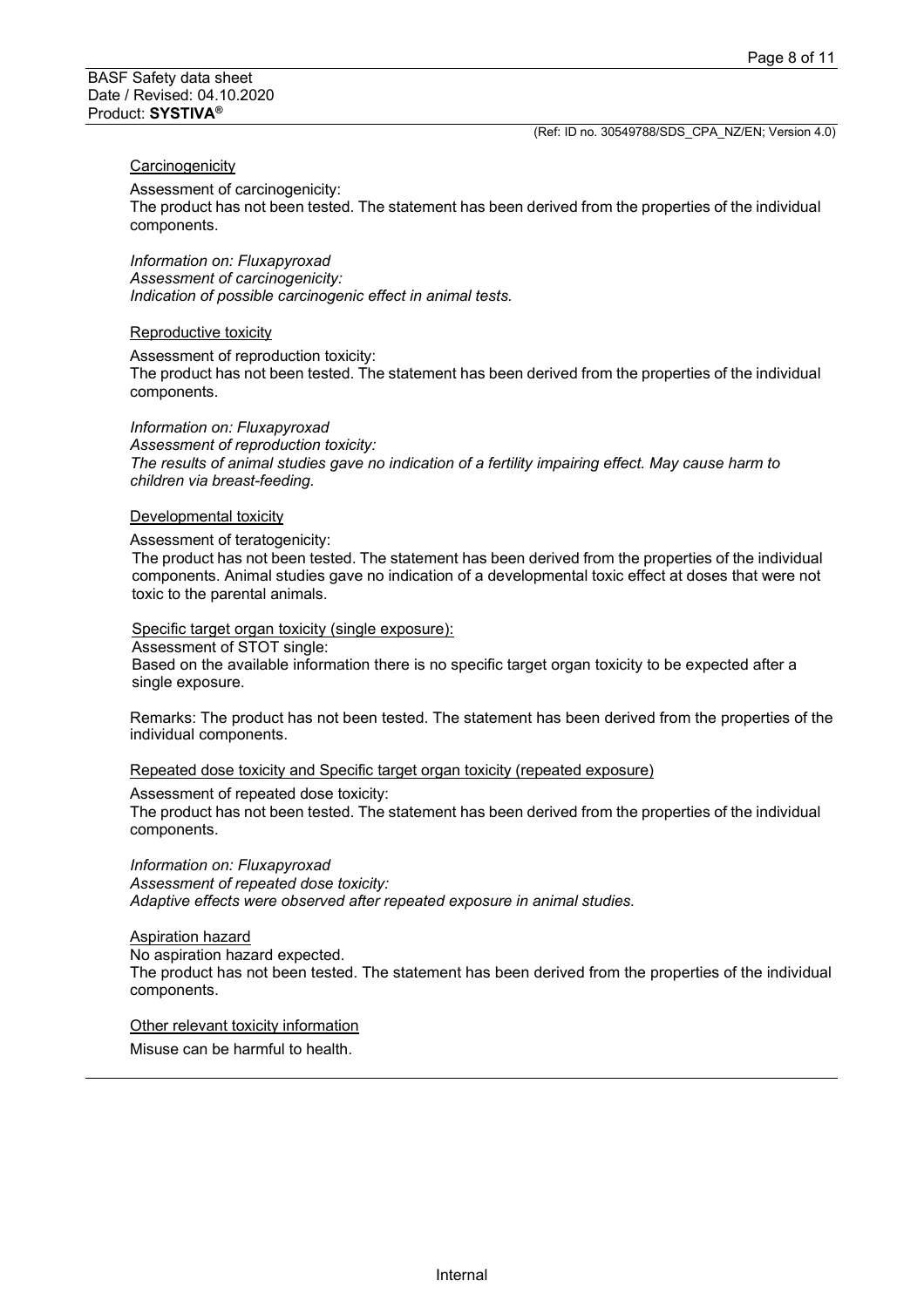# **12. Ecological Information**

## **Ecotoxicity**

Assessment of aquatic toxicity: Acutely toxic for aquatic organisms. May cause long-term adverse effects in the aquatic environment.

Toxicity to fish: LC50 (96 h) 1.46 mg/l, *Oncorhynchus mykiss* (OECD 203; ISO 7346; 92/69/EEC, C.1)

Aquatic invertebrates: EC50 (48 h) > 45.29 mg/l, *Daphnia magna* (OECD Guideline 202, part 1)

Aquatic plants: EC50 (72 h) 2.49 mg/l, Pseudokirchneriella subcapitata (OECD Guideline 201) EC10 (72 h) 1.62 mg/l, Pseudokirchneriella subcapitata

*Information on: Fluxapyroxad Chronic toxicity to fish: No observed effect concentration (33 d) 0.0359 mg/l, Pimephales promelas (OECD Guideline 210, Flow through.)*

## **Mobility**

Assessment transport between environmental compartments: The product has not been tested. The statement has been derived from the properties of the individual components.

*Information on: Fluxapyroxad Assessment transport between environmental compartments: Following exposure to soil, adsorption to solid soil particles is probable, therefore contamination of groundwater is not expected.*

## **Persistence and degradability**

Assessment biodegradation and elimination (H2O): The product has not been tested. The statement has been derived from the properties of the individual components.

*Information on: Fluxapyroxad Assessment biodegradation and elimination (H2O): Not readily biodegradable (by OECD criteria).*

## **Bioaccumulativepotential**

Assessment bioaccumulation potential: The product has not been tested. The statement has been derived from the properties of the individual components.

*Information on: Fluxapyroxad Bioaccumulation potential: Bioconcentration factor: 36 - 37 (28 d), Lepomis macrochirus (OECD-Guideline 305) Does not accumulate in organisms.*

## **Results of PBT and vPvB assessment**

The product does not contain a substance fulfilling the PBT (persistent/bioaccumulative/toxic) criteria or the vPvB (very persistent/very bioaccumulative) criteria.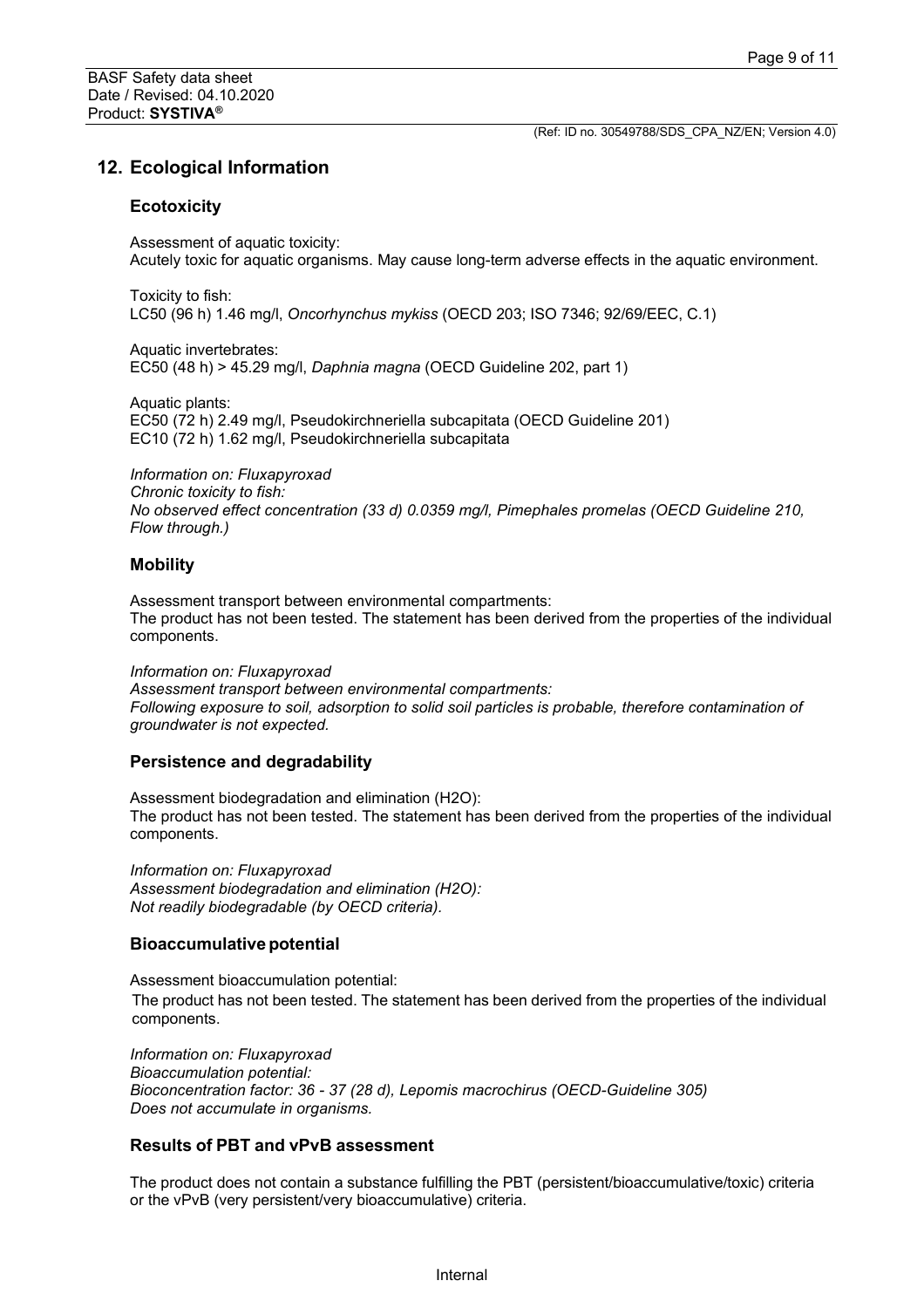#### **Other adverse effects**

The product does not contain substances that are listed in Annex I of Regulation (EC) 2037/2000 on substances that deplete the ozone layer.

#### **Additional information**

Other ecotoxicological advice: Do not discharge product into the environment without control.

## **13. Disposal Considerations**

CONTAINER: Triple rinse empty container and add rinsate to the spray tank. Recycle through Agrecovery (0800 247 326, www.agrecovery.co.nz).

PRODUCT: Dispose of this product only by using according to the label or at an approved landfill. Do NOT burn product. Do NOT contaminate water with product or used container.

Contaminated packaging: Contaminated packaging should be emptied and disposed of in the same manner as the substance/product.

## **14. Transport Information**

Commercial transport: Classified as Dangerous Goods for Land/rail (ADR/RID), sea (IMDG/GGVSee) and air transport (ICAO/IATA):

| Transport hazard class(es):  | 9                                                                              |
|------------------------------|--------------------------------------------------------------------------------|
| Packing Group                | Ш                                                                              |
| UN Number                    | 3082                                                                           |
| Hazard label:                | 9. EHSM                                                                        |
| <b>Proper Shipping Name:</b> | ENVIRONMENTALLY HAZARDOUS SUBSTANCE, LIQUID, N.O.S.<br>(contains FLUXAPYROXAD) |
| HAZCHEM:                     | 21Z1                                                                           |
| Marine Pollutant:            | YES                                                                            |

Public transport: Do NOT carry this product on a passenger service vehicle.

## **15. Regulatory Information**

#### **Chemical Safety Assessment**

Advice on product handling can be found in sections 7 and 8 of this safety data sheet.

### **NZ Regulations**

Approved pursuant to the HSNO Act 1996, Code HSR100887. See www.epa.govt.nz for approval conditions.

Registered pursuant to the ACVM Act 1997, Nos. P8183. See www.foodsafety.govt.nz/acvm for registration conditions.